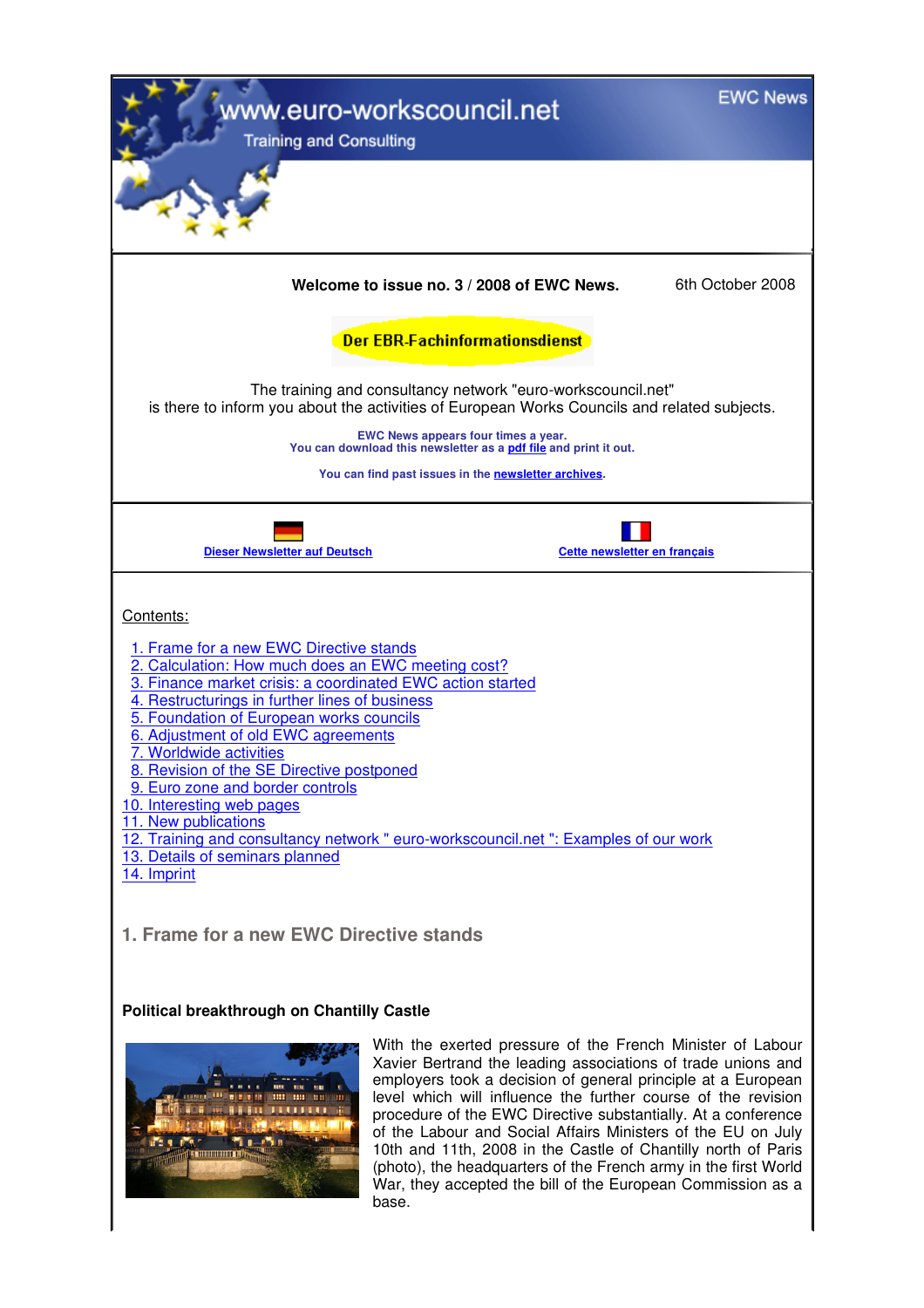During the summer break there were intensive discussions between the social partners to overcome the remaining differences. On August 29th, 2008, they presented to the public a common recommendation with eight concrete wording suggestions which shall be changed in the bill. However this change little in the core of the basic philosophy of the outline. More important is the fact that with this joint recommendation all sides have politically accepted a revision of the EWC Directive in the suggested scale.

- The common recommendation in the wording
- Press release of EU Commissioner Špidla for the joint recommendation

Objections as they were formulated by the employers' federations or further-reaching demands of the trade unions (see report in EWC News 2/2008) will hardly play any role. Since it isn't a full revision of the EWC Directive but merely a "recast" (a restatement of the existing Directive) as originally planned, the influence possibilities of the European Parliament are strongly restricted. On October 2nd, 2008 the bill was again on the agenda of the meeting of EU Ministers of Labour in Luxembourg. They declared in view of the joint recommendation of the social partners for the fast adoption of the changed Directive. A meeting takes place in Lyon for the transnational social dialog on November 13th and 14th, 2008 where the topic is discussed publicly once again.

- The outline of the new EWC Directive in the wording
- Summarized review: the previous course of the revision procedure

## **Paper of the British government caused unrest**

While the conservative French government is actively promoting a fast revision of the EWC Directive, an internal paper of the social-democratic British government caused unrest among trade unions. Fundamental British doubts ("UK Concerns") are listed there: the competitiveness of EU companies is in danger if European works councils could hinder the implementation of restructurings. A rigorous impact assessment of the amendment of the law is demanded.



The British government warns of a setback for the European works councils if the legislator limits the flexibility of the business parties too much. This could deter many companies from the formation of an EWC, which don't have any EWC till now yet. An over-regulation would actually weaken the employee voice on a transnational level. Labour Party representatives in the European Parliament however do not share this liberal opinion, they stand behind the demands of the trade unions.

The British lobby work behind the scenes, however, couldn't prevent the joint recommendation of the social partners from August 29th, 2008. Therefore the British Department for Business, Enterprise and Regulatory Reform (BERR) reacted promptly and published a consultation paper on September 11th, 2008. Until October 6th, 2008, British companies can transmit their opinion, which then is given effect by the British government in the European Council of Ministers.

- The consultation paper of the British Department for Business in the wording
- Results of an EWC survey of the British government in 2003

### **Impact assessment of the European Commission**

To be prepared for such objections, the European Commission worked out an impact assessment of its own for the revision of the EWC Directive. The document was published in July 2008.

- The impact assessment of the European Commission
- Abstract of the impact assessment

### **Trade unions present memorandum**

The European trade union institute in Brussels published a scientific memorandum for the revision of the EWC Directive on August 26th, 2008. Based on current experiences concrete recommendations are formulated to the politics.

• The memorandum in the wording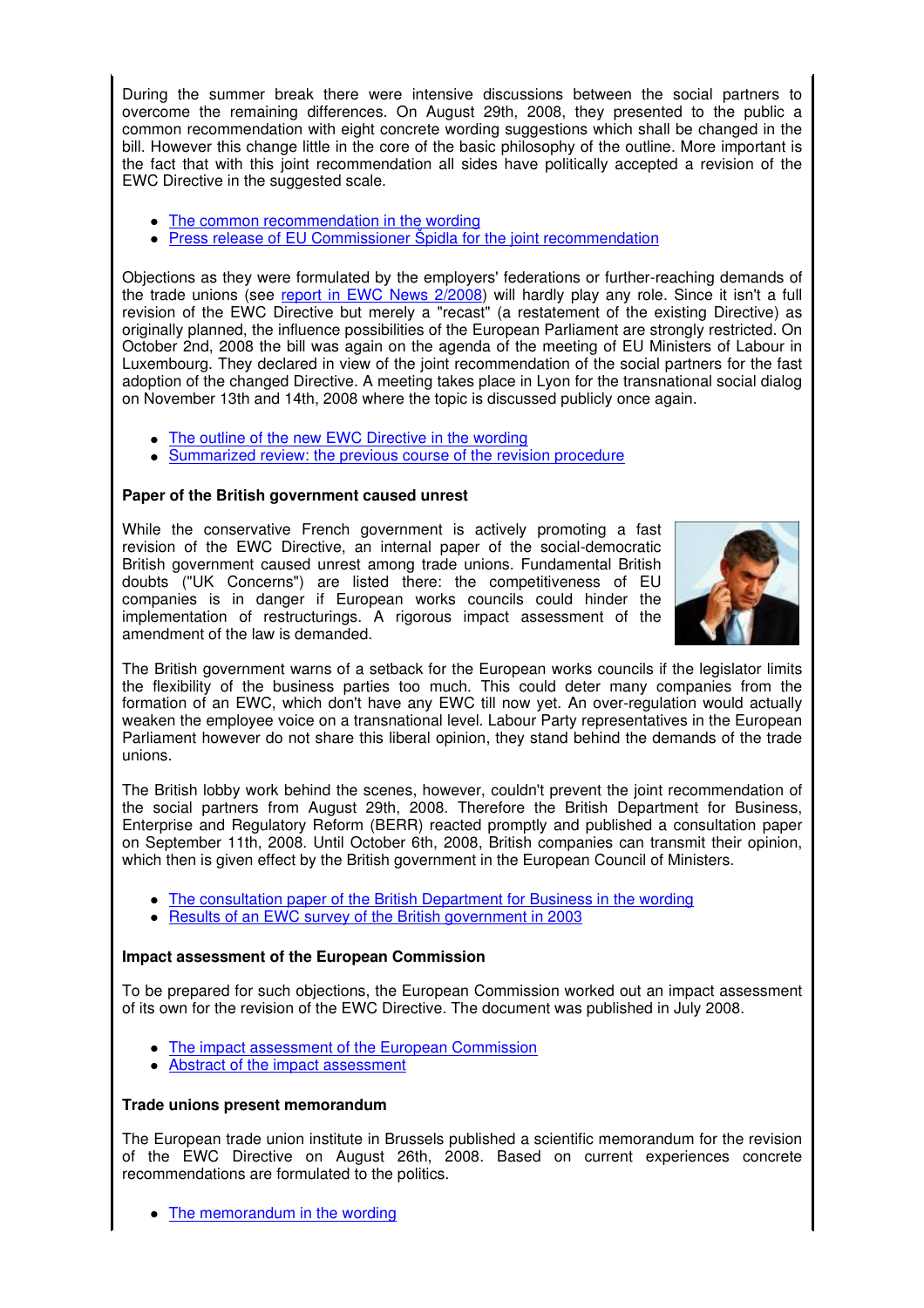## **Symposium to the new EWC Directive: What comes towards us there?**



Many EWC members are still uncertain about the legal consequences of the revision of the Directive and would like to design their current EWC agreement on the basis of the new legal situation. Works council members who still have the EWC foundation ahead also would like to early include the new regulations in their considerations. A number of questions will also arise for lawyers after the adoption of the new EWC Directive at the end of the year 2008. The training and consultancy network " euro-workscouncil.net " offers the opportunity on **January 26th, 2009** on a symposium in Hamburg

to discuss the new legal situation in detail with experts from Brussels as well as from Germany with theoretical and practical background.

• Further information about the EWC symposium in Hamburg (in German)

The symposium is carried out in German. Interested parties in other languages are invited to contact us directly for the purpose of individual arrangements.

**2. Calculation: How much does an EWC meeting cost?**

#### **Study estimates costs of the EWC work**



On behalf of the European Commission the consultancy firm GHK Consulting from London conducted between January and April 2008 telephone interviews in 70 companies, which have a European works council. Amongst them were 14 French companies as well as ten each with headquarters in Germany and the UK. Meanwhile the final report, which exactly estimates all costs a European works council causes is available.

So a plenary session of an EWC costs on average € 101,000 and reaches in the individual case  $\epsilon$  370,000. Half of it is being allotted to travelling expenses (15%), interpreters (22%), hotel and catering (15%). The continued payment of

wages of the workers' representatives is calculated with 29%. The costs of the steering committee come to on an average  $\epsilon$  25,700, what contains three annual meetings. A further education for the complete EWC costs  $\epsilon$  43,800. Even higher costs cause the SE works councils, so the name of the European works council in the European Company (SE). The "most expensive" EWC meetings carry out French companies, followed by German companies, while the EWC costs are less than half as high in British and non-European companies. It can hardly astonish that the quality of EWC participation rights is also developed differently.

### **Working time of the managers a part of EWC costs**

The participation of employer representatives in EWC meetings makes an impact with 14% in the calculation. This isn't travelling expenses but merely around the working time. As a rule, the CEO reports together with further managers of the topmost executive level in an EWC plenum meeting. It is reported in the study that in some enterprises up to 13 managers report in the EWC meeting. On today's usual top salaries a four-hour Powerpoint presentation of the management can therefore drive the budgeted costs of an EWC quickly into dazzling height. This may also be one of the reasons why the legally specified minimum number of EWC meetings shall not be increased in the opinion of the employers' federations.

# **High adviser costs in French companies**

To be able to meet the policy units of multinational companies on a par, workers' representatives need good advisers. The costs for it amount in non-French companies on € 3,500, in French companies however on  $\epsilon$  143,700 and in the individual case up to  $\epsilon$  500,000 every year. These numbers show why French councils significantly exhaust their information and consultation rights (if necessary also by legal proceedings) better than councils of other countries. Even well equipped German councils have a considerable catch-up demand in this (see report in EWC News 1/2008).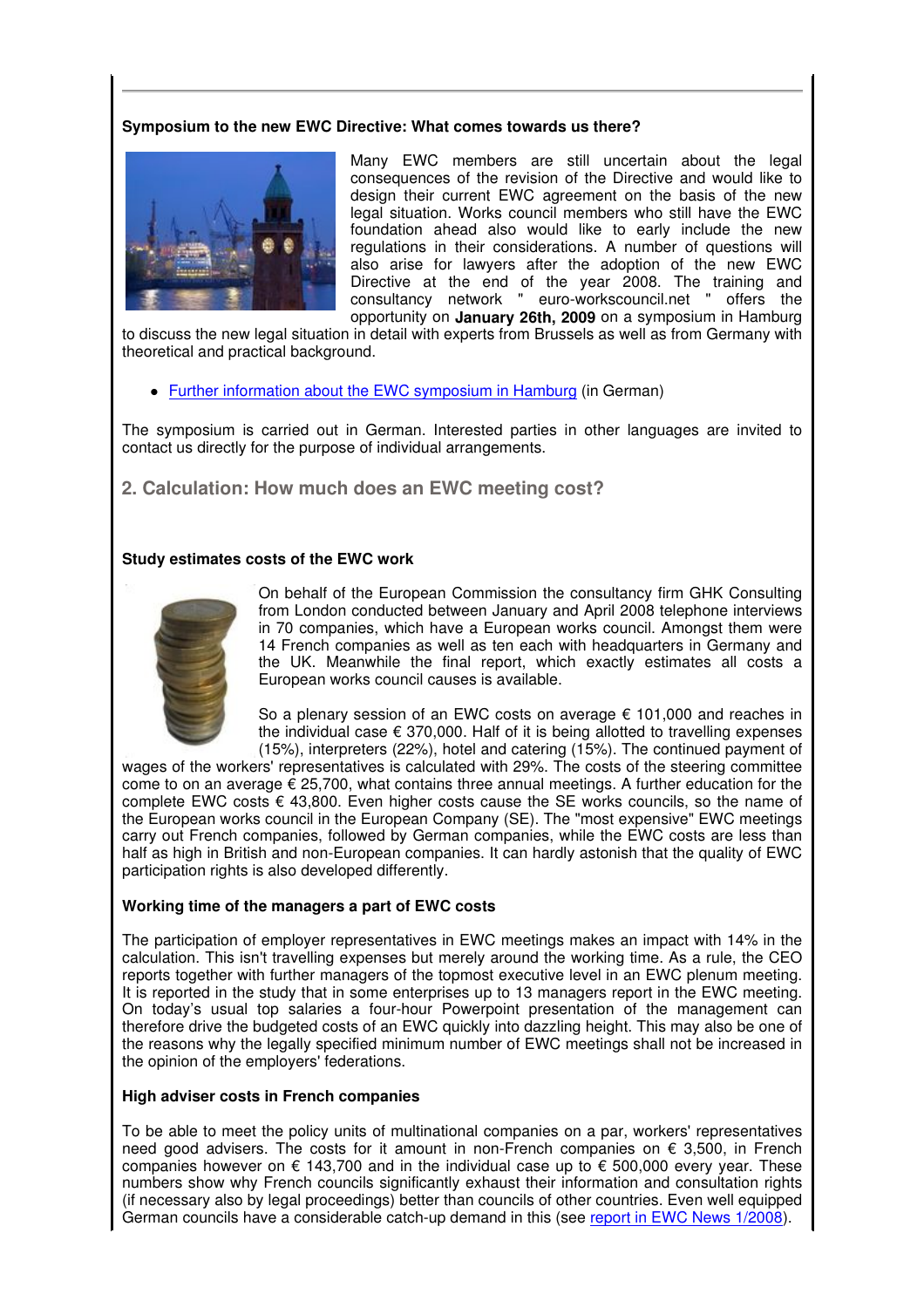The cost differences are easily explained: as a rule, a European works council outside France is advised by a full-time trade union officer who doesn't bill for his activity. On the other hand, there is only little full-time trade union machinery in France which hardly is able to guarantee the continuous advice of a variety of EWC bodies. This gap is closed by private consultancy companies like the Groupe Alpha or Syndex. An additional difference: the EWC in many big German companies has employed subject specialists on a regular basis at its disposal who aren't credited as adviser costs although they do the same work.

- The study of GHK Consulting in the wording
- Report about the activity of works council advisers in France (in German)

# **The British government also has checked more exactly**

The British Department for Business BERR adds the annual costs for a European works council up on about £ 137,000 (€ 176,000). By the planned change of the EWC Directive they will increase to £ 215,000 ( $\epsilon$ 277,000). The meeting of a special negotiation body (SNB) of the duration of a day is valued with about £ 62,000 ( $\epsilon$  80,000).



• The consultation paper of the British government

 **3. Finance market crisis: a coordinated EWC action started**

## **UNI Finance demands special meetings in 51 European works councils**



The current bank crisis will destroy up to 200,000 jobs of the financial community in North America and Europe in the opinion of the finance section of the confederation of service sector trade unions (UNI). To analyse the consequences for every single company, UNI Finance has demanded special meetings in a circular to members of 51 European works councils on September 30th, 2008. They shall take place within a few days.

In the opinion of UNI Finance the finance market crisis is a situation of extraordinary circumstances, which seriously concern the interests of the employees. The current EWC Directive provides the right to special meetings for it. UNI Finance publishes up-to-date reports on the crisis from a trade union viewpoint on a special web page.

- The demand for EWC extraordinary meetings
- The UNI web page for the observation of the financial crisis
- Political-economic paper of ver.di for the finance market crisis (in German)

UNI Finance put forward a list of requirements for the better supervision of finance institutes and rating agencies already in September 2007 and pointed to the ethical and social dimension of the financial crisis. After the crisis had intensified, UNI Finance demanded a better regulation of the finance markets in May 2008 once more. The European Trade Union Confederation (ETUC) voiced in favour of fairness and determined behaviour at a meeting in London on September 27th, 2008.

- The statement to the financial crisis of September 2007
- The ethical and social dimension of the financial crisis
- The demands for the regulation of the finance markets of May 2008
- The London declaration of the ETUC
- **Presentation of UNI: Trade unions and financial crisis**

In connection with this, there are great differences on how social responsibility is practised in individual banks and insurances. According to an UNI study from the year 2007 the enterprises Barclays, Dexia, KBC and Nordea are good examples whereas companies like Generali, Royal Bank of Scotland, UBS or West LB are regarded as specially bad examples. Many banks and insurances, among this Deutsche Bank, Axa or UniCredit, are in the midfield.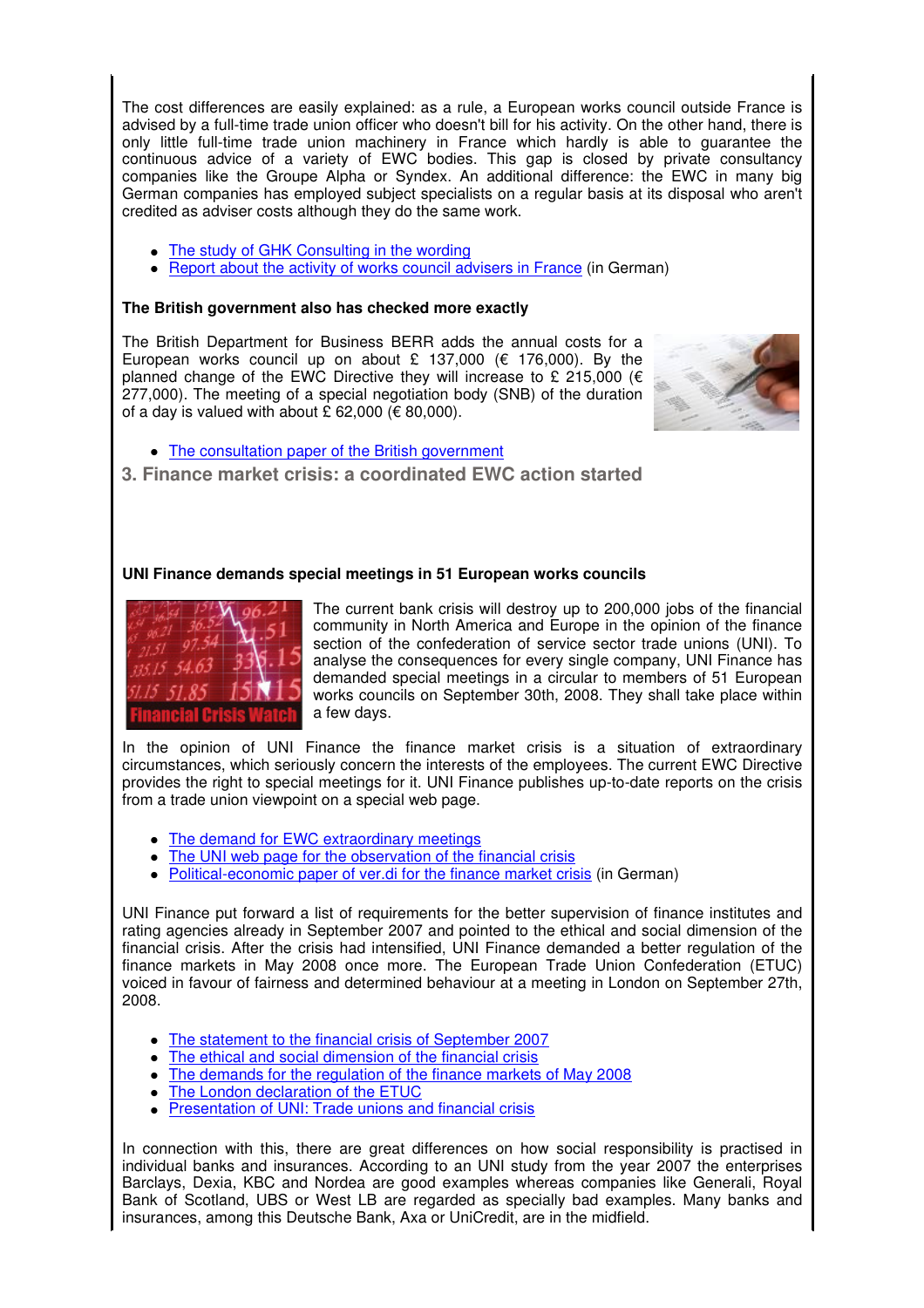• The report on social responsibility of finance companies in the wording

## **Some examples from the industry**

On September 29th, 2008 the British building society **Bradford & Bingley** was nationalized and the savings business with all the 200 branch offices was taken over by the Spanish bank **Santander**. This had already taken over the British bank **Abbey National** in 2004 and thus became the largest bank of the euro zone. There wasn't an EWC with Bradford & Bingley yet, the staff is in future represented by the European works council of the Santander group, which was founded in 2005.

On September 18th, 2008 the British bank **Lloyds TSB** announced the take-over of the largest British building society **HBOS** which had come into being in 2001 from the merger of Halifax and Bank of Scotland. The new group will have a market dominating position. As a result of the merger from the about 130,000 employees up to 40,000 will lose their job. Since 1999, Lloyds TSB has a European works council which meets in London once a year. Its members come from Britain, Germany, Spain, France, the Benelux countries and Switzerland. The tax havens Gibraltar and Monaco also send a workers' representative respectively. HBOS didn't have an EWC till now yet.



- German TV report on the merger of HBOS with Lloyds TSB (in German)
- The EWC agreement of Lloyds TSB in the wording



The insurance group Allianz and **Commerzbank** agreed on the sale of the **Dresdner Bank** on August 31st, 2008. Until now the staff is represented by the SE works council of the Allianz SE (see report in EWC News 3/2006), in future the European works council of Commerzbank will be responsible for them. The merger of the two banks will most likely cost

9,000 jobs. The following texts are available only in German:

- Press release of the works councils of both banks
- ver.di leaflet on the effects for Dresdner Bank
- Presentation: Industry-specific and group data of the German banking sector

A redundancy scheme was signed in the Swiss big bank **UBS** on July 28th, 2008. 5,500 workplaces shall be cut as a result of the finance market crisis, half of this in Switzerland. But the downsizing doesn't come to an end yet, central management announced the reduction of further 2,000 jobs on October 3rd, 2008, this time particularly in the UK. Till now, there isn't a European works council at UBS yet although the company is represented in 21 European countries and is part of the leading finance institutes worldwide.

• Press release for the conclusion of the redundancy scheme (in German)

It became known on July 12th, 2008 that the U.S. Citigroup sells its German branch offices as result of the finance market crisis to the French co-operative bank **Crédit Mutuelle**. This is steered from Strasbourg, has their main emphasis in the Alsace, in Lorraine and in the Burgundy and is regarded as a preferential partner for the administration of social funds by French works councils. The 6,800 German **Citibank** employees aren't represented by the European



works council of Citibank in future any more. Till now, there isn't a transnational employee representation at Crédit Mutuelle yet although the bank is already represented in Belgium, Luxembourg, the UK and Switzerland.

- The Citibank EWC agreement in the wording
- **4. Restructurings in further lines of business**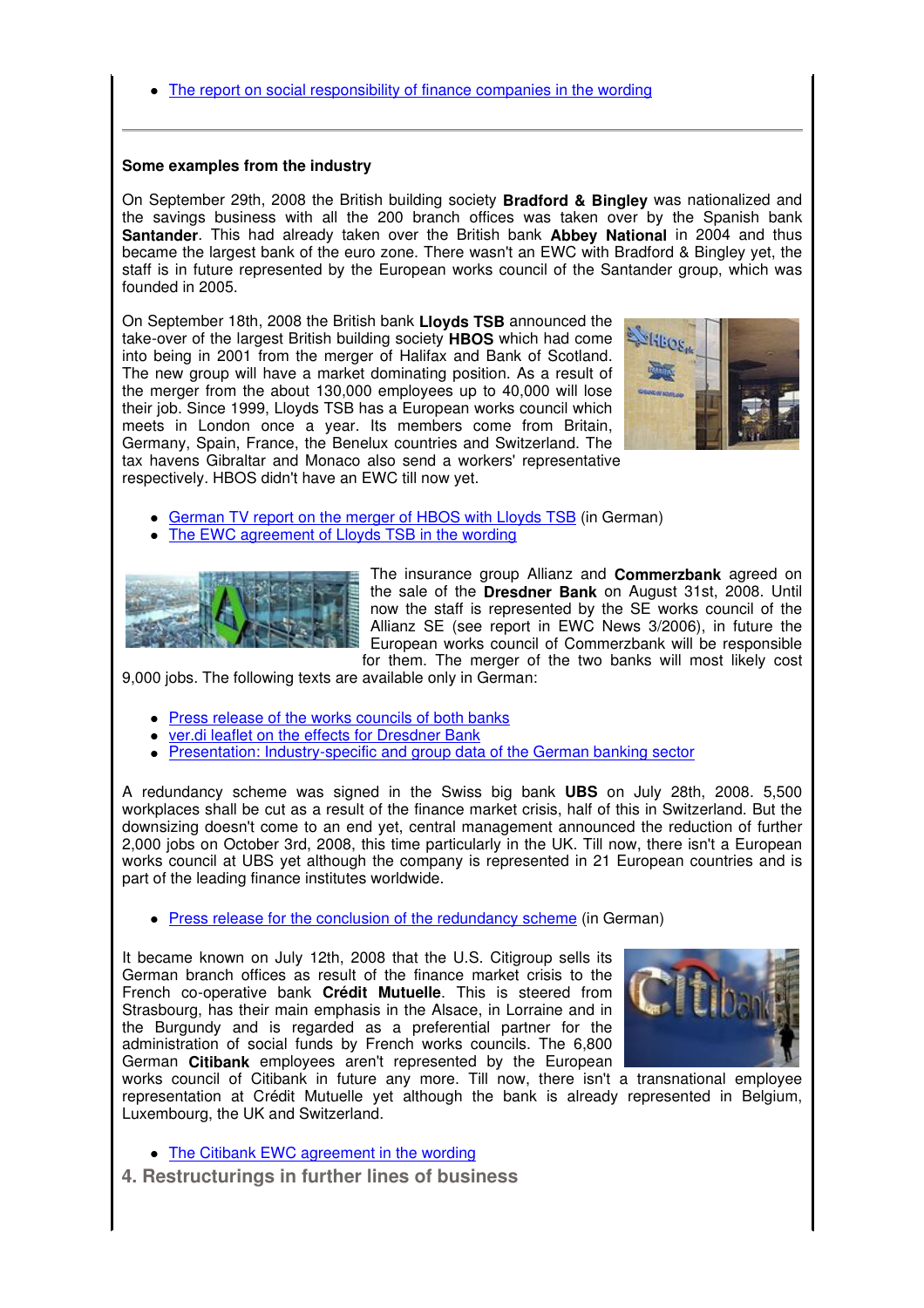# **Siemens violates repeatedly the EWC Directive**

The European Metalworkers' Federation (EMF) together with the European works council founded a trade union coordination committee for Siemens at a meeting in Brussels on July 17th, 2008 to plan Europe-wide actions against the announced downsizing. Such committees have already proven of value in other companies in addition to the work of the EWC particularly at heavy restructurings (see report in EWC News 2/2005). On July 22nd, 2008 the EMF addressed EU Commissioner Vladimír Špidla in an open letter complaining the violation of the EWC Directive by Siemens management.

- Press information after the first meeting of the Siemens committee
- The letter to EU Commissioner Špidla in the wording



On August 19th, 2008, the new Siemens committee experienced its first test during its second meeting in Prague where the work for rail vehicles shall be closed or sold. With the presence of 25 representatives from eleven countries and a strike on August 20th, 2008 it was possible for the Czech works council to obtain an agreement on guidelines with the plant management on August 22nd, 2008. IG Metall was also represented with a delegation so that the same standards apply to redundancy scheme negotiations abroad as of Siemens in Germany.

- Report of the meeting in Prague
- Report of the conclusion of the agreement on guidelines (in German)
- Press report to the negotiation result (in German)

Siemens announced in the press on September 19th, 2008 to close the plant in Thessaloniki (Greece) with 240 employees to October 31st, 2008. Neither the local nor the European works council had been informed before, what is a clear violation of the EWC Directive -- comparable to the case Nokia Bochum.

- Letter of protest of the Greek works council
- The EMF press release

# **Asset stripping of Continental?**

After the take-over of Continental by the family company Schaeffler an employment guarantee was agreed on August 22nd, 2008. Until 2014 no group parts shall be sold or locations closed, participation in the present form shall continue. The following texts are available only in German:



- Press release of IG BCE and IG Metall
- Declaration of the Continental works councils about the agreement with Schaeffler

However this agreement binds only the new owner and not the management who meanwhile announced restructurings. So Continental has got a new structure since September 30th, 2008 with only two divisions: the automotive and the rubber division. It is speculated in the press that the rubber division could be sold and automotive merge with the corresponding division of Schaeffler. With that the agreement of August 22nd, 2008 would be practically invalid.

After the take-over of the majority of shares the future of the Continental European works council also is in question. The minimum requirements of the EWC Directive provide only for a single council for the entire group, in this case Schaeffler, after such fusions and don't recognize any division representation. While Continental has an European forum already since 1992 and was one of the first German companies, after Volkswagen, with a transnational employee representation at that time, an EWC agreement was signed at Schaeffler only in October 2007 (see report in EWC News 1/2008).

The new Schaeffler EWC constituted itself during a meeting in Schweinfurt (Germany) on June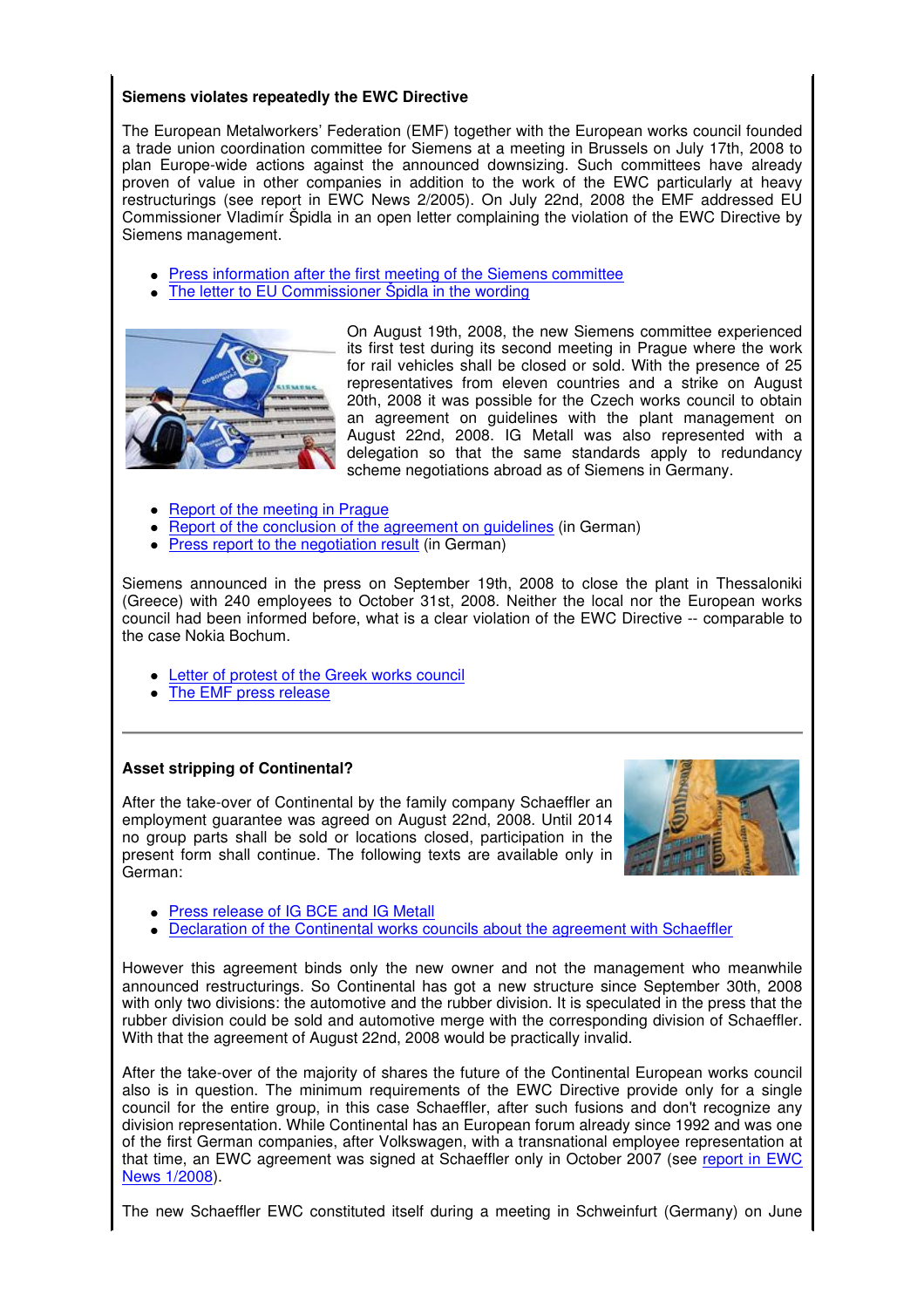16th and 17th, 2008. At present, both European works councils exist besides each other. A merger of two European works councils, however, doesn't always go harmoniously, as the discussions about Porsche and Volkswagen show (see report in EWC News 2/2007). And: there isn't any workers' representative in the Schaeffler supervisory board since it is a family company. The following texts are available only in German:

- Report of the constituting EWC meeting at Schaeffler
- Statement of the Schaeffler EWC for the take-over of Continental

## **Consultation procedure shall lead into negotiations**



On September 25th, 2008 the European works councils of Hewlett-Packard (HP) and Electronic Data Systems (EDS) met in London for a joint special meeting to get informed about the planned reduction in staff as a result of the merger. In opinion of the workers' representatives there isn't any financial necessity for the cut of 7.5% of all jobs. They demand an honest consultation procedure from central **D.S** management, which shall lead into negotiations about an Europe-wide redundancy scheme. HP becomes the worldwide second largest IT-Service provider by the

take-over of EDS behind IBM. In 2005 a considerable downsizing had already taken place at HP (see report in EWC News 3/2005). Both U.S. companies have an EWC according to Belgian law since 1996. The two councils will soon be amalgamated.

• Press release after the meeting

### **Europe-wide protest against plant closure**

After unilateral announcement of the central management in Paris to close the Valeo light plant in Kronach (Bavaria) with 310 employees and to shift the production into other works in France, Poland and Spain the European works council of the French motorcar supplier founded in 1999 ran for the first time an Europewide protest day. On September 30th, 2008 walkouts in Kronach (photo) and in other German locations, in France, Spain, Italy and Czechia took place to protest against the closure. The following texts are available only in German:



- Press report on the shutdown plans
- Press report of the action day

 **5. Foundation of European works councils**

### **French Post Office founds EWC for the package division**



On May 13th and 14th, 2008 the European works council for GeoPost, the package division of the French La Poste, constituted itself in Paris. Most important foreign daughter is the German parcel service (DPD).

The EWC consists of three members each from France and Germany, two from the UK and one each from Ireland, Belgium, Netherlands, Spain, Portugal, Greece, Czechia, Poland and Lithuania. Switzerland has an observer status. Since it is a French agreement, the chairmanship lies with the employer. The steering committee consists of five members: the secretary comes from France, its deputy from Germany, further members are from Spain, Belgium and Czechia. Plenum meetings take place twice per year.

Typical for French agreements is the exact frame for the time-off: The secretary of the EWC gets 120 hours per annum, the members of the steering committee 60 hours and all other EWC members 20 hours in addition to the participation in meetings. Per annum a training day is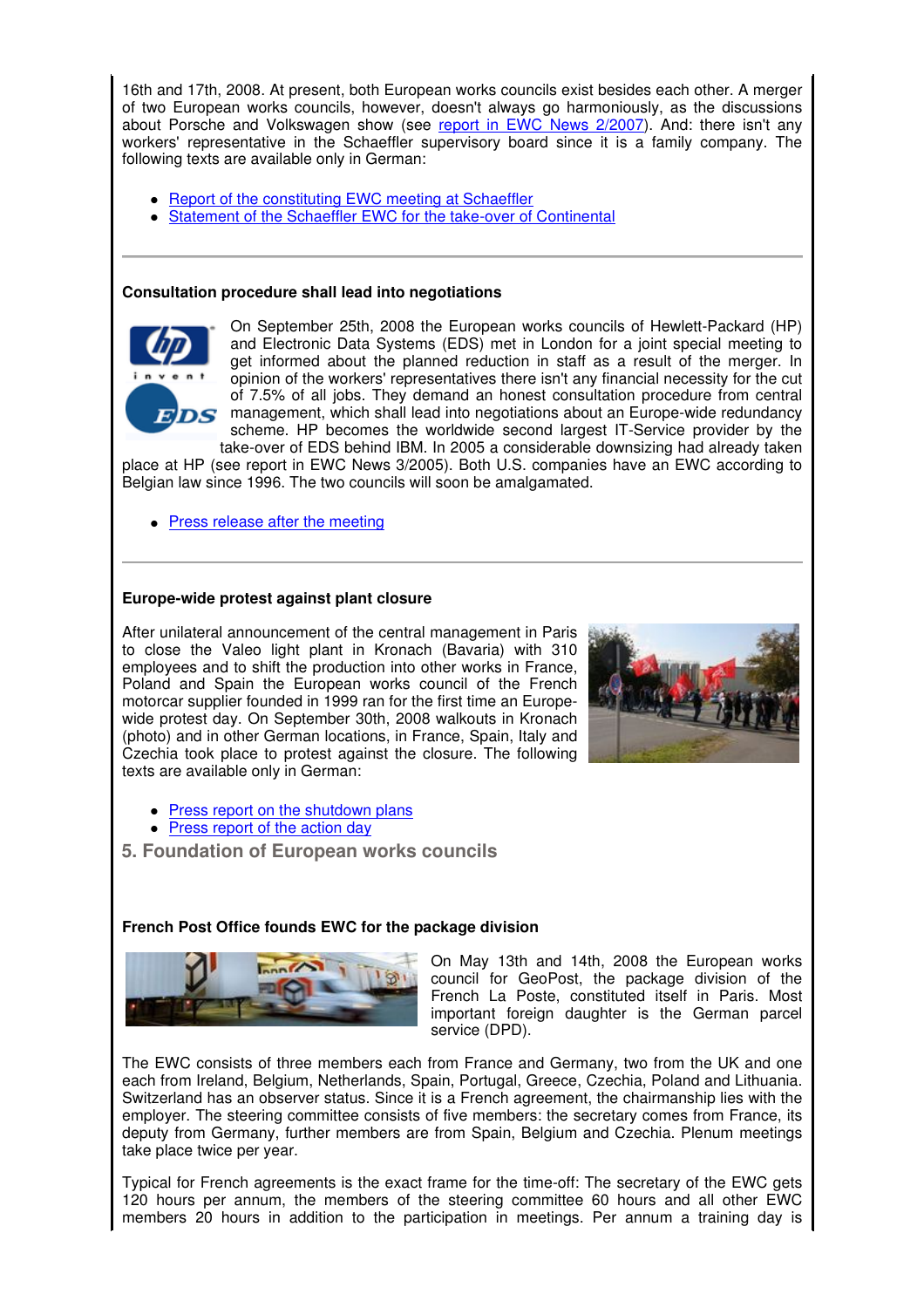scheduled. The preparations for the EWC foundation were supported by the training and consultancy network " euro-workscouncil.net " (see report in EWC News 4/2006).

#### **French EWC agreement in the electronics company Safran**

An EWC agreement was signed for the 42,000 European employees of Safran in Paris on July 4th, 2008. The French group resulting from a merger in 2005 produces mainly aeroplane and armour electronics. An European works council which had been formed at Snecma, one of the two predecessor companies, in 2001 is dissolved now.



The new EWC will consist of 25 members, amongst them nine from France, two each from Belgium, Germany and the UK and one each for the other ten countries. They meet under the chairmanship of the employer once a year. Special meetings take place if as a result of a measure at least 1,000 employees are concerned in more than one country. In all other cases the steering committee is responsible, this consist of five members, three come from outside of France. The steering committee has a budget of € 25,000 for interpreters and experts and of € 8,000 for travelling expenses at its disposal in addition to the costs of the plenum meetings. The secretary of the EWC gets eleven days time-off, the members of the steering committee six days and all other EWC members one day per annum in addition to the participation in the meetings. Every EWC member can take ten days study leave for language courses.

#### **An Italian helicopter producer founds EWC**



An EWC agreement was signed for the company AgustaWestland according to Italian law in Farnborough (UK) on July 17th, 2008. The European forum consists of eight workers' representatives each from Italy and Great Britain. A six-headed select committee leads the business between the annual plenum meeting. AgustaWestland is a daughter of the Italian armour group Finmeccanica which still hasn't established any EWC.

### **Former Airbus location with an own EWC**

For PFW Aerospace in Speyer (formerly Palatinate aeroplane plants) an EWC agreement was signed according to German law on September 6th, 2008. Germany is represented with five seats, France and the UK with two each. The EWC meets twice every year, can set up working groups of its own e. g. on occupational health and safety and has an access right to all European plants. Special meetings take place at unforeseen events. A renegotiation of the complete EWC agreement is



provided at mergers with which the new EWC Directive is already anticipated.

#### **Motorcar supplier: successful EWC negotiations after splitting off**



An EWC agreement was signed for Wabco in Brussels on October 1st, 2008. The U.S. company produces braking systems and was until 2007 a subsidiary of American Standard, where an European works council existed since 2001.

After the start on the stock exchange Wabco gets an EWC of its own now. Although the agreement is subject to Belgian law (works councils are equal committees in Belgium), the Wabco EWC only consists of workers' representatives. It meets once a year and chooses a steering committee of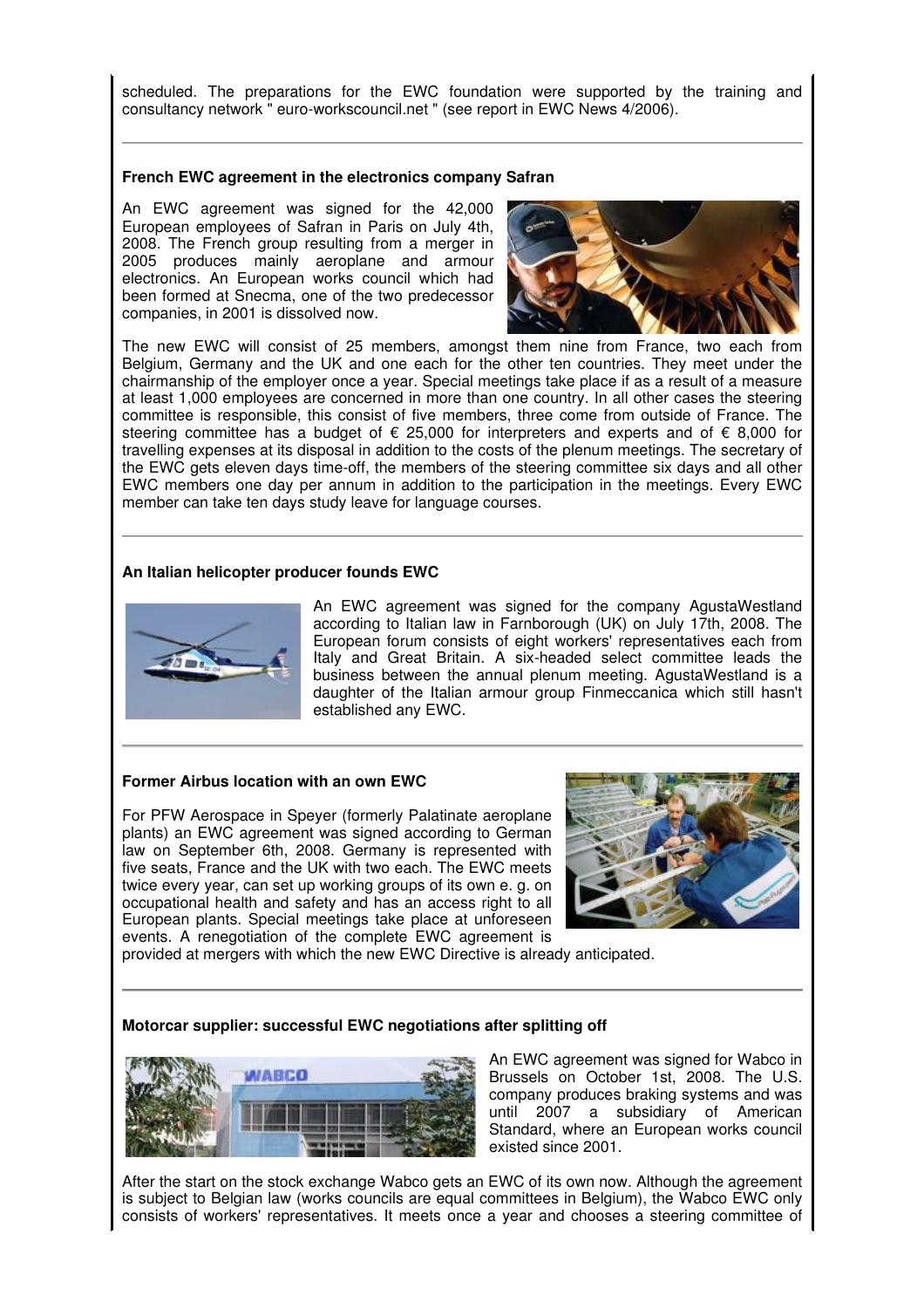five, which meet with central management three times a year. Special meetings take place if by a change of business 50 jobs are concerned in at least two countries. The main features of the agreement are strongly orientated at the old rules of American Standard (see report in EWC News 1/2007).

The texts of numerous EWC agreements are available on a download side.

# **6. Adjustment of old EWC agreements**

## **A British Australian raw material group accepts EWC agreement**

Since June 4th, 2008, Rio Tinto has an European works council according to French law which also contains Switzerland besides the European single market. The raw material group took the Canadian aluminium group of Alcan in July 2007 whose most important European production centres lie in France and Switzerland (see report in EWC News 2/2007). Many regulations of the EWC agreement of Alcan which had been negotiated after numerous fusions in March 2006 (see report in EWC News 2/2006) are valid for the entire group Rio Tinto now.



• The previous EWC agreement of Alcan in the wording (in German)

### **An extended finance committee took work**



On June 19th, 2008 an agreement was reached for the French car manufacturer PSA Peugeot-Citroën, which extends the equal finance committee of the group which was accessible to only the French workers' representatives till now to Germany, the UK and Spain. Business alterations and consequences for the personnel policy shall be discussed there early ("Anticipation of change"). The finance committee is an addition to the activity of the European works council and its select committee. It met for the first time in the extended

composition on July 1st, 2008 and among other things dealt with the product plannings of the group and the development of the business in Germany.

PSA Peugeot-Citroën had strongly been under union criticism in summer 2006 when the closure of a British factory with 2,300 employees was announced without consultation of the European works council (see report in EWC News 2/2006). The equal finance committee shall help to prevent such unilateral management decisions.

#### **EWC agreement suspended**

We usually report about the foundation of European works councils in EWC News, sometimes there are however also opposite developments. An EWC which had been formed according to Dutch law in the machine assembly company Milacron in 2000 was abolished again now. The U.S. company sunk below the threshold of 1,000 employees in Europe and



therefore doesn't fall into the scope of the EWC Directive any more. On February 13th, 2008 central management and European works council reached an agreement to rest the EWC agreement as long as the staff has reached the legal threshold again.

 **7. Worldwide activities**

**Coca-Cola: Preliminary stage to the world works council**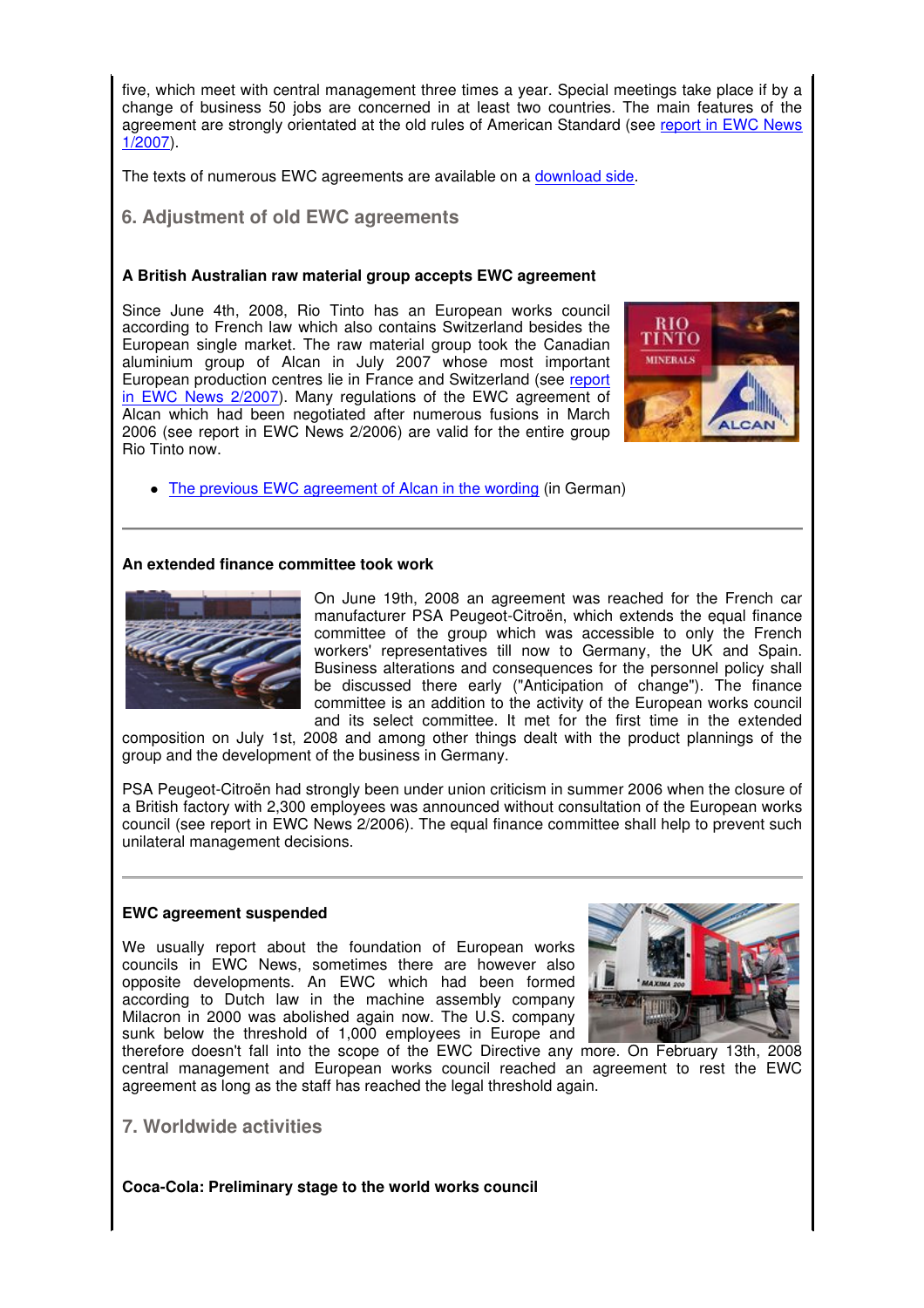

On May 22nd and 23rd, 2008, 90 workers' representatives of the drink group met for their second conference in the NGG education centre in Oberjosbach nearby Frankfurt am Main (Germany). They founded an alliance for the worldwide 600,000 Coca-Cola employees, a kind of precursor to a world works council. The alliance is led by a steering committee to which representatives from all continents belong and which meets twice every year with central management in the USA. A representative of the central management from Atlanta took also part at the conference in Oberjosbach and faced the questions of the delegates from 32 countries. Trade unions and central management had come to an agreement to carry out regular meetings in 2005.

- Report of the meeting from a German perspective (in German)
- Report of the meeting from an international perspective
- The agreement on worldwide meetings in the wording
- Company policy about workplace rights

# **Worldwide meeting of the Tesco trade unions**

Workers' representatives of the British retail chain Tesco from twelve countries met in Nyon (Switzerland) on June 18th, 2008 to form a network. The aim is not only the formation of a global dialog forum with central management but also the formation of a European works council, which would embrace the UK, Ireland, Czechia, Slovakia, Hungary and Poland. Tesco is market leader in the United Kingdom and number three in Europe.



• Report of the Tesco meeting

# **A Danish bank confesses social responsibility**



A framework agreement which guarantees worldwide social standards in all branch offices was signed for Danske Bank in Copenhagen on September 9th, 2008. The Danish bank had replaced the EWC agreement in December 2007 and goes far beyond the minimum requirements of the EU Directive. At present, an EU project on strengthening of the cooperation in the EWC is carried out (see report in EWC News 1/2008).

- Report of the contract signing
- The agreement in the wording

 **8. Revision of the SE Directive postponed**

Similar to the Directive on European works councils the Directive on workers participation in the European Company (SE), which was adopted in 2001 also arranges in article 15 for an obligatory audit namely 8th of October 2008. On 30th of September 2008 the European Commission in Brussels informed that this is postponed to 2009 and will be dealt with after the new election of the European parliament and the Commission.



### **"Freezing" of participation named as a problem**

If a German company grows beyond the threshold of 2,000 employees, then the supervisory board is appointed by workers' representatives to 50%. Whereas when a German SE grows beyond this threshold it stays with a third participation of the employees in the supervisory board. The SE Directive safeguards the size of the participation only on the scale as it is at the time of the SE foundation. A customization is missing for the time after that. More and more companies meanwhile use this "loophole" to avoid growing employee participation and transform themselves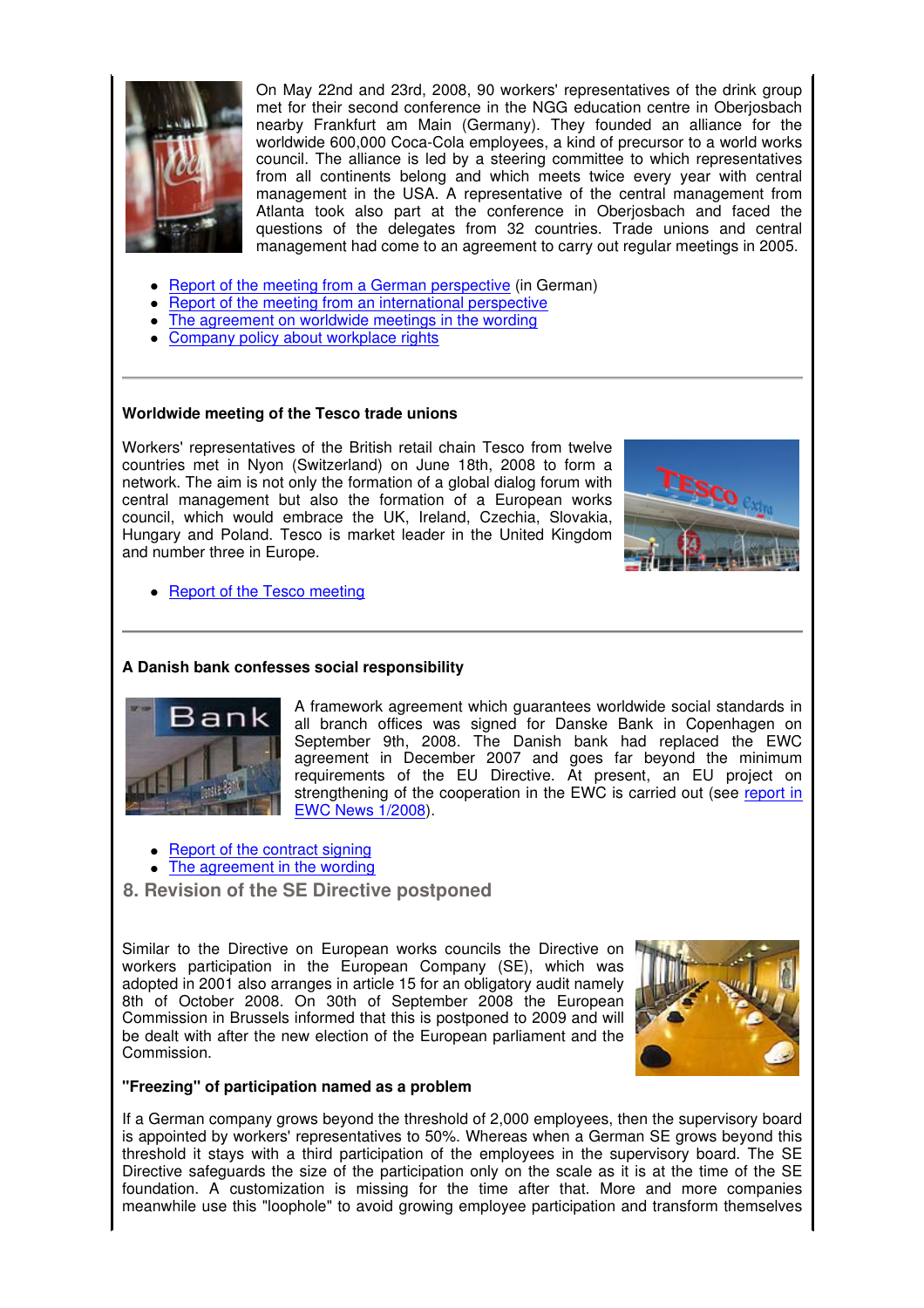into a SE. This possibility is pointed to specifically in the German economy press (see report in EWC News 2/2008).

An expert group engaged by the European Commission has recognized this problem by now and suggests a customization of the SE Directive. Similar problems also can appear at the foundation of a SE which doesn't employ any worker and buys up companies with bigger staff later. There is even a considerable number of stockpile foundations meanwhile, that is a company shell without business activity. The example Volkswagen shows how difficult a legal contestation of a SE agreement is (see report in EWC News 2/2007).

- The expert report in the wording
- Background: The participation in the European Company (in German)

### **Current example: Pump manufacturer avoids an equal supervisory board**



The pump manufacturer Wilo from Dortmund (Germany) has enrolled as an European Company (SE) since July 24th, 2008. A participation agreement which confirms a one-third participation of the employees in the supervisory board had been signed on July 1st, 2008 a few days before. Wilo has worldwide 6,000 employees, in Germany almost 1.900. The company can avoid an equally occupied German supervisory board, which is legally binding as of 2,000 employees, by transforming into a SE. According to existing SE law the status quo (here the German one-third participation) is confirmed for ever.

With the SE transformation the European works council existing since 1996 is also transformed into a SE works council. This meets once a year and covers the European single market (all EU countries as well as Norway, Iceland and Liechtenstein, not however Switzerland). It chooses a select committee of five. Wilo has production centres in Germany, France and Ireland. The countries with small staff are combined to groups, these vote for regional representatives. The SE works council has an access right to all sites in Europe.

• Press release for the SE transformation (in German)

### **Textile company from the Black Forest as SE**

A SE agreement was signed for the textile company Gütermann with seat in Gutach (Germany) on May 16th, 2008. The company has locations in Europe in Germany, Spain and Switzerland. The transformation into a SE was carried out on June 14th, 2008. There wasn't any European works council with Gütermann till now, the SE works council will be the first transnational employee representation.

- Press release for the SE transformation
- **9. Euro zone and border controls**

### **Currency changeover in Slovakia**



The currency area of the Euro will include additional five million people on January 1st, 2009: The European single currency replaces the Crown in Slovakia. The country has mastered the criteria for the joining with bravado. Slovakia recorded an economic growth of over ten per cent in 2007 which corresponds to almost Chinese conditions. As the first country in Eastern Europe Slovenia joined the euro zone already on January 1st, 2007 (see report in the EWC News 3/2006).

- Report for the currency changeover
- Information of the European Commission about the euro zone
- Map of the Euro zone (in German)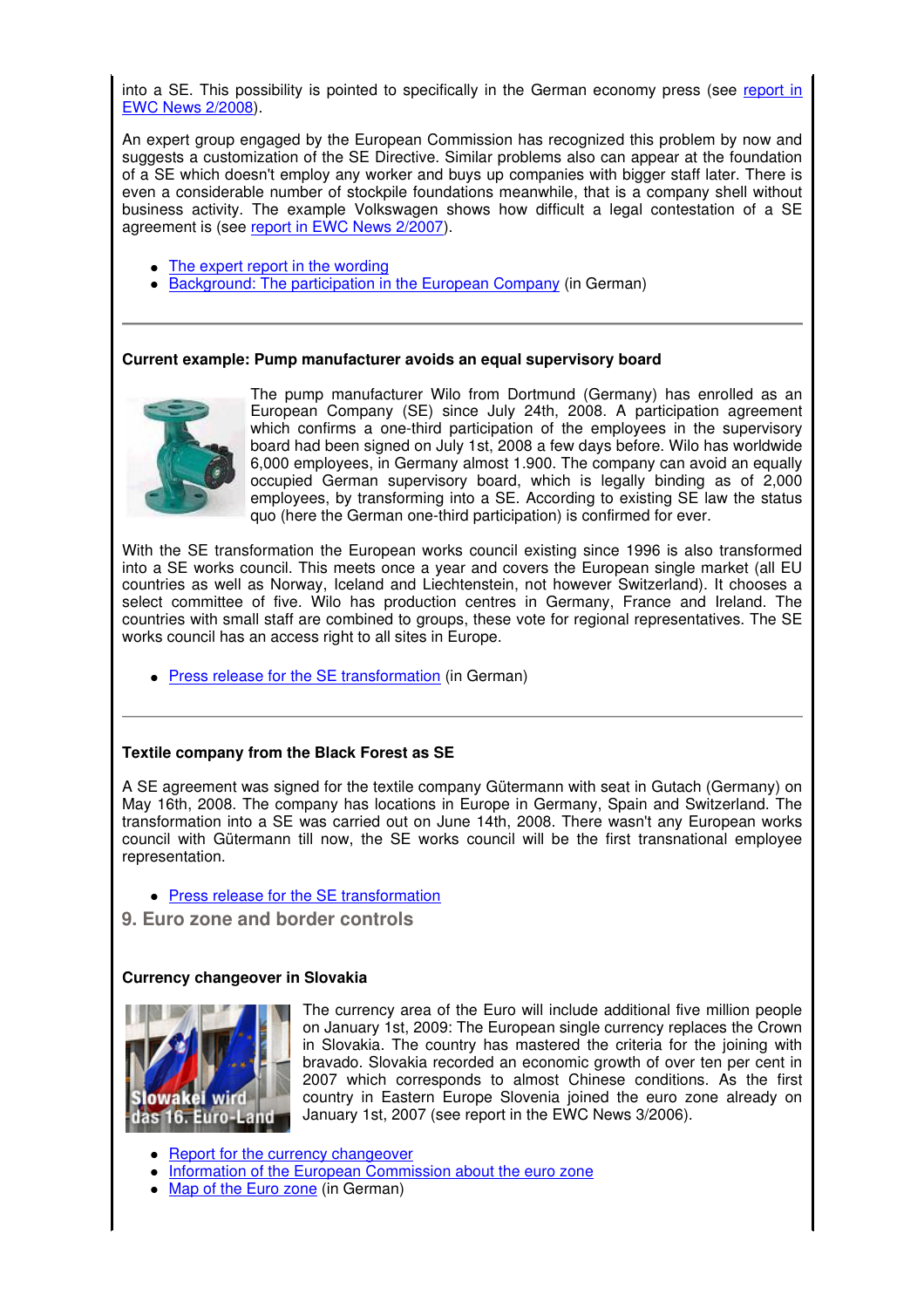# **Switzerland abolishes border controls to the EU**

On September 26th, 2008 the EU agreed to Switzerland joining the Schengen agreement. Most likely in December 2008 all identity checks with the EU at the borders of Switzerland will be abolished. The country gets the same status as Norway and Iceland. However, the accession to the Schengen agreement is the reason, that the border between Switzerland and Liechtenstein is controlled for the first time since 1923 (24 hour video supervision). The principality is the only remaining not Schengen country in whole Central Europe.



Already on December 21st, 2007 the circle of the states which do without controls at their common borders had increased from 9 to 24. Since then all middle and Eastern European EU countries with the exception of Romania, Bulgaria and South-Cyprus belong to the Schengen zone. By travelling in Europe one must only show his passport when going to the United Kingdom, to Ireland, onto the Balkans or further east. Between Athens and Reykjavik, between Lisbon and Riga there is a boundless freedom of movement. The joining of Liechtenstein and South-Cyprus will be carried out in 2009 or 2010.

- Map of the countries of the Schengen agreement
- Explanation: What is the Schengen agreement?
- Leaflet of the German Government to the freedom of movement (in German)
- Political consequences of the Schengen enlargement

**10. Interesting web pages**

### **European works council of the insurance group of Axa**



With a lively sound visitors are welcomed on the new internet page of the European works council of the French insurance group of Axa. After the take-over of the Swiss insurance Winterthur in December 2006 (see report in EWC News 1/2007) it has increased to 61 members and thus belongs to the larger EWC bodies. The web page is available in several languages.

kauft-wen

PeG

• The web page of the Axa EWC

### **Mergers made transparent**

The web page " who-buys-whom " is a current German-language news service for

company take-overs. All relevant reports are provided on the initial page and are callable also to lines of business. Moreover, the profile can be investigated by investors (e.g. Private Equity companies).

• The web page who-buys-whom (in German)

### **Social dialog in the Baltic**



The EU financed trade union project " BalticTU.NET " devotes itself to the development of the employee participation in the branch offices of Scandinavian companies in the three Baltic states. The main emphases are on the retail trade, in the hotel

industry, telecommunications, and in the finance sector. The European works council is also one of the topics dealt with.

- The web page of the project
- Summary of the individual workshops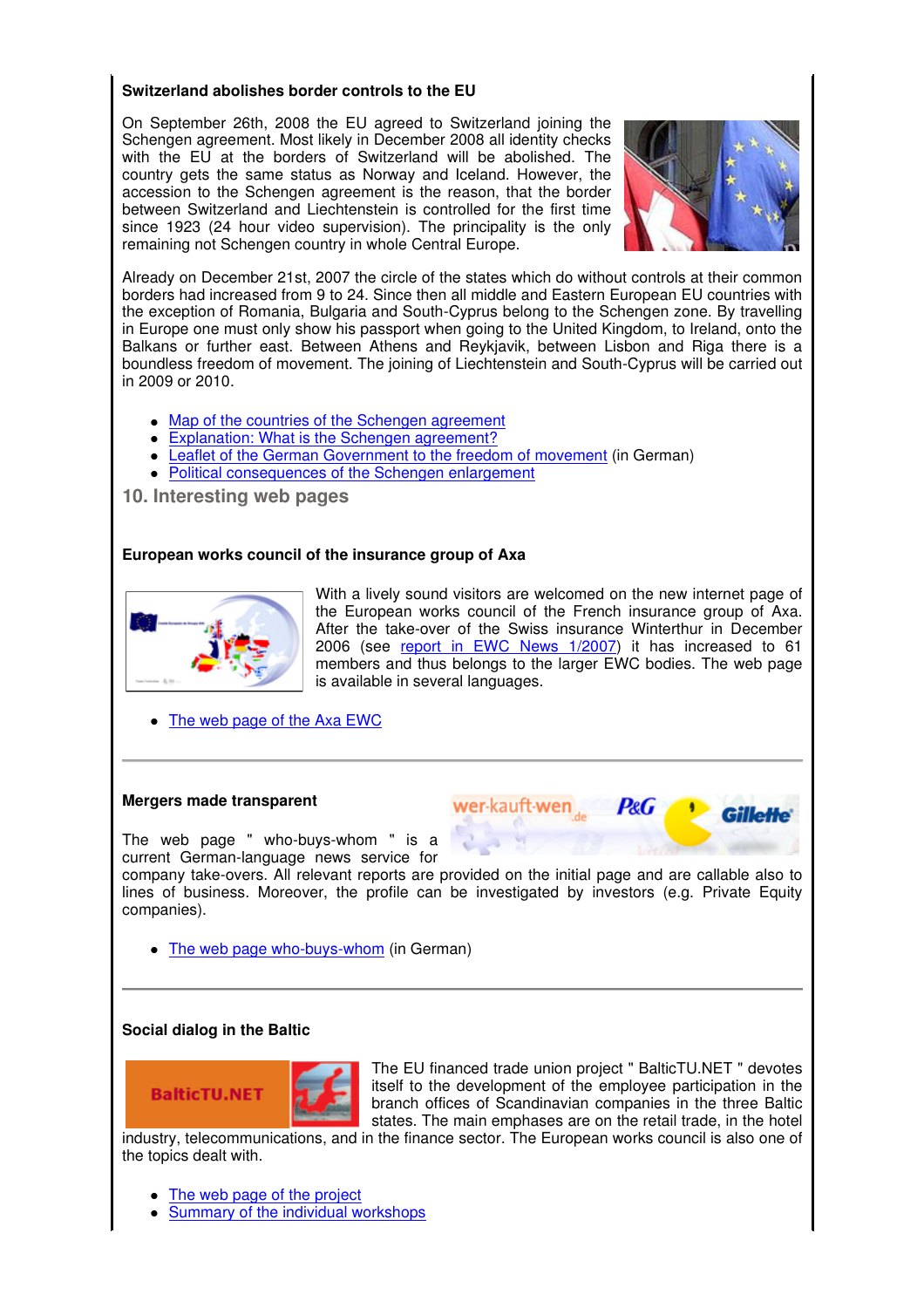• The final report of the predecessor project

#### **Country comparison to social law**

Social protection at illness, pension or unemployment is very differently regulated in individual EU member

states. The information system MISSOC provides explanation and offers overview displays for single countries, an online query mask and regular analyses for every single EU country.

MISSC

in the EU Member States and the EEA

Mutual Information System on Social Protection

The initial page of the information system MISSOC

We have arranged numerous further interesting links in a link collection.

**11. New publications**

## **Works council advice from different viewpoints**

How can advisers contribute to the strengthening of codetermination, participation and welfare state? Which projects and programmes are suitable to create a social Europe with the help of external expertise? 24 authors follow these questions in an anthology, which was published by the managing director of the consultancy company PCG Project Consult Prof. Dr. Klaus Kost in Essen. Besides Berthold Huber, chairmen of IG Metall trade union, Michael Vassiliadis of the executive board of IG BCE, also speaks about the cooperation of trade unions with external advisers. Dr. Werner Altmeyer from the training and consultancy network "euro-workscouncil.net" is represented with the following contribution: "Making apples and pears comparably: Adviser in the intercultural context".

STANDORT 11 Beratung anders. Consulting für Betriebsräte und Gewerkschaften<br>Gewerkschaften im Umbruch neue Anforderungen. neue Antworten Klaus Kost (Moor) **11 DEBATTE** 

Hans Bibokter - analizza

#### Klaus Kost (Hrsg.) **Beratung anders. Consulting für Betriebsräte und Gewerkschaften** Gewerkschaften im Umbruch – neue Anforderungen, neue Antworten

Marburg 2008, 224 pages, paperback, € 19,90

- **Further information** (in German)
- Online order
- The web page of PCG Project Consult



### **Do European works councils play a role beyond Europe?**

Who wants to challenge negative consequences of the globalisation cannot stop at the borders of the EU. However, at an international level an obligatory order framework is missing. To fill this gap, the trade unions conclude international framework agreements about social minimum standards with multinational companies. In the negotiations and the supervision of these agreements European works councils also play an important role. Dr. Reingard Zimmer of the training and consultancy network " euro-workscouncil.net " examines in her thesis the implementation of international social minimum standards under legal and political points of view, one chapter deals with European works councils particularly.

Reingard Zimmer

**Soziale Mindeststandards und ihre Durchsetzungsmechanismen**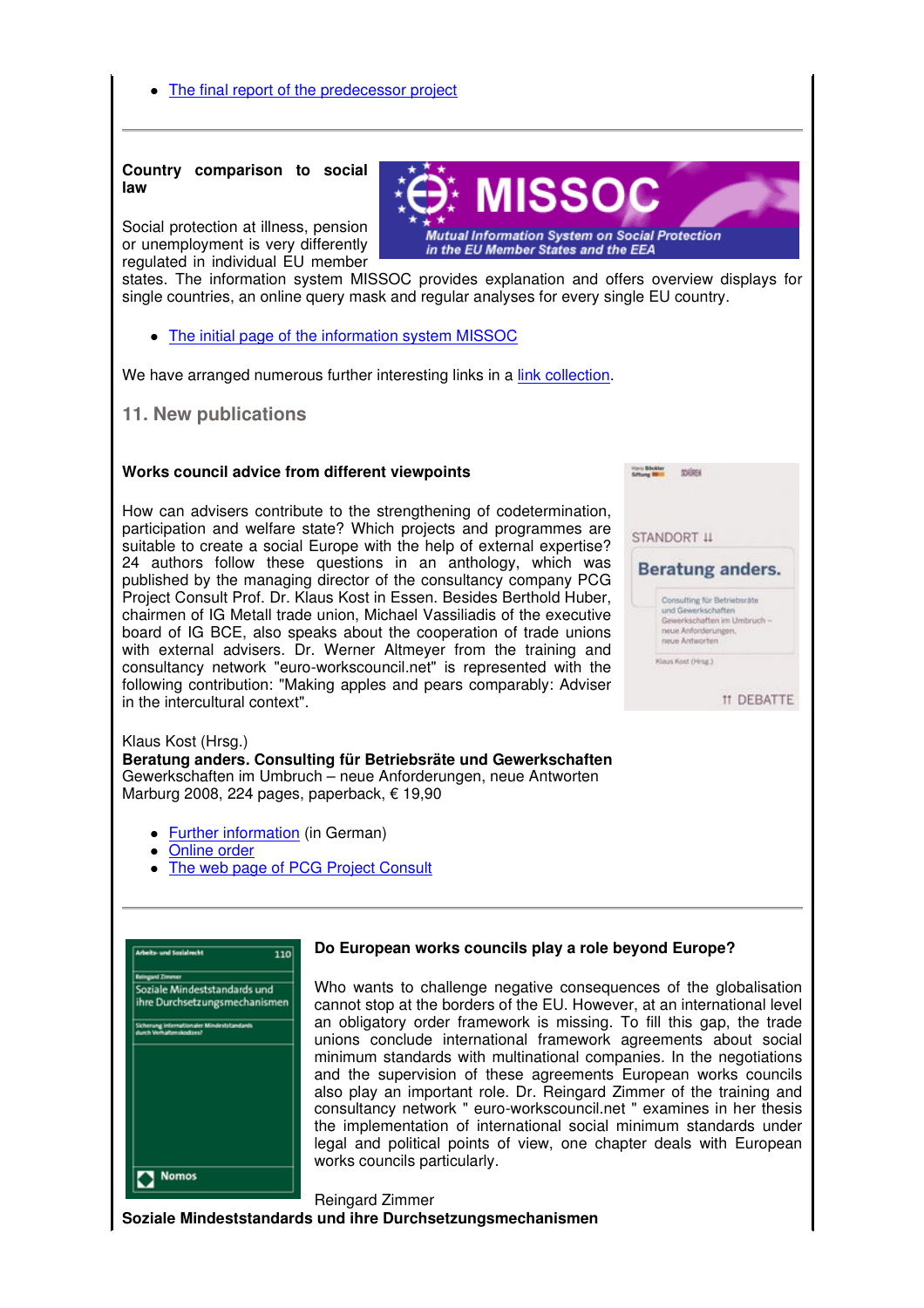Sicherung internationaler Mindeststandards durch Verhaltenskodizes? Baden-Baden 2008, 398 pages, paperback, € 69,-

- Further information (in German)
- Online order

## **The results of privatizations in the European single market**

The European Commission is the driving force of the privatization of public services. The consequences are often employment reduction, precarious work and wage cuts. 25 authors represent the development in this anthology for some business sectors in Germany (energy, water-supply and distribution, hospitals, mass transit, post, telecommunications) and in select neighbouring countries (UK, Austria, Switzerland, Netherlands). Particularly interest is put on knowing which consequences privatizations have for the collective bargaining policy.



Torsten Brandt/Thorsten Schulten/Gabriele Sterkel/Jörg Wiedemuth (Hrsg.)

### **Europa im Ausverkauf**

Liberalisierung und Privatisierung öffentlicher Dienstleistungen und ihre Folgen für die Tarifpolitik Hamburg 2008, 400 pages, paperback, € 19,80

- Further information (in German)
- Table of contents and reading (in German)
- Online order

# **Guide on Private Equity for quick readers**



The confederation of the service sector trade unions (UNI) has dealt with the topic Private Equity more intensively for several years. To explain the complexity of the investment strategy and its effects on the employees in a simple way, UNI has presented this booklet in July 2008. In only thirty minutes reading the reader learns why finance investors represent a danger for jobs and employment in the whole world and why trade unions demand adequate control of this billion heavy industry. The booklet is available in five languages.

Andrew Bibby **The thirty-minute guide to Private Equity** Nyon 2008, 34 pages, free

• Download of the booklet UNI web page for current developments at Private Equity

We have compiled an additional technical literature on a special page.

 **12. Training and consultancy network " euro-workscouncil.net ": Examples of our work**

# **Preventative EWC work shall be pushed**

From July 15th to 17th, 2008 a plenary meeting of the European works council of Bombadier took place in in the North-French town St.- Amand-les-Eaux. The Canadian group produces rail vehicles and business jets and has an EWC since 1998 according to British law.

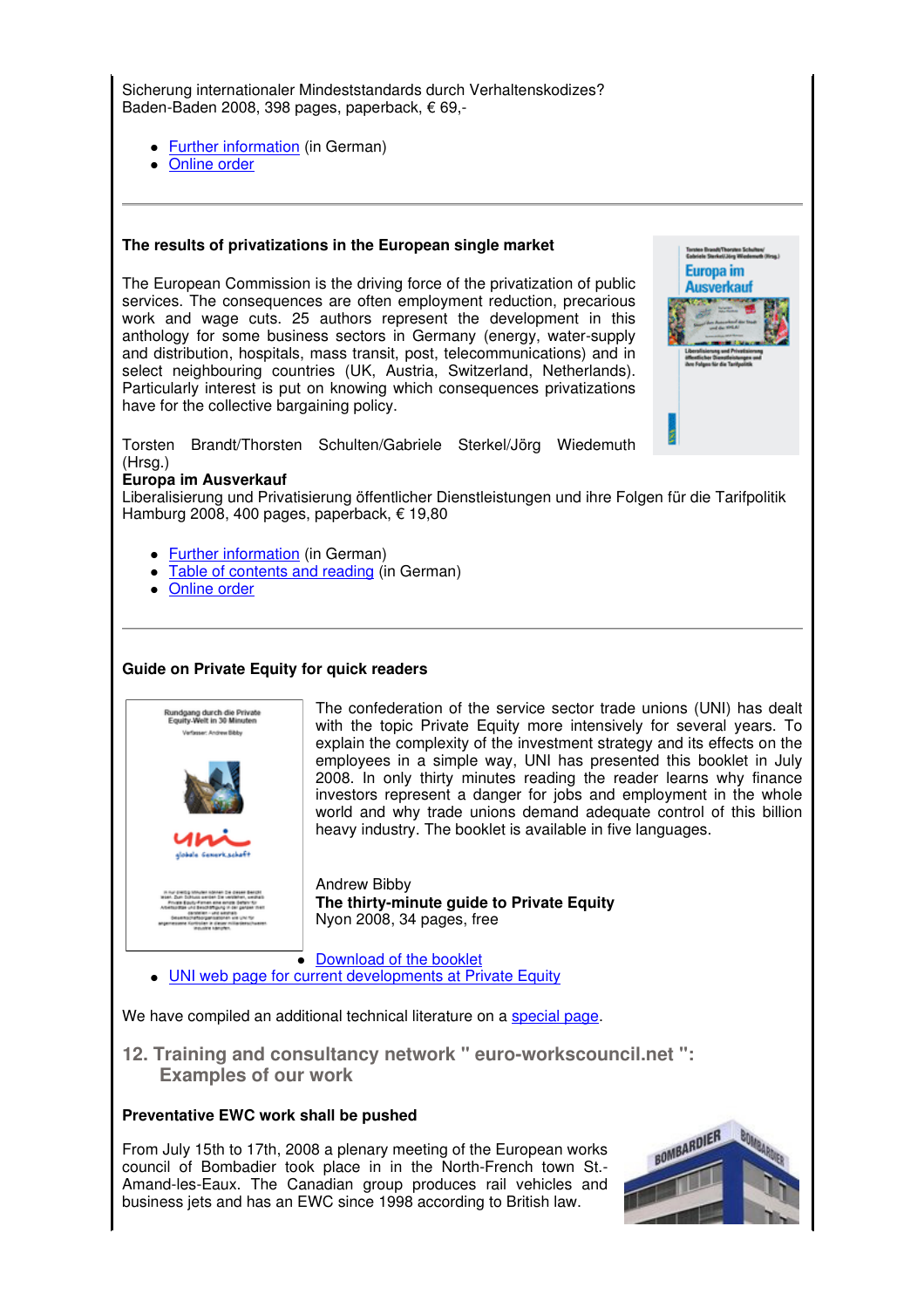The German chairman Johannes Hauber of the Mannheim plant wants to ensure better participation rights with regard to future restructurings. For this reason the EWC discussed a possible EU financed project and individual aspects of the valid EWC agreement under participation of the training and consultancy network "euro-workscouncil.net". In May 2008 German works councils of Bombadier had already discussed this matter at a meeting in Bautzen (see report in EWC News 2/2008).

Under the keyword "Anticipation of change" the European Commission supports such initiatives of European works councils with considerable financial subsidies. More exact details appeared already in EWC News 2/2008.

# **Negotiation body at tesa constituted**



The special negotiation body (SNB) for tesa constituted itself during a meeting in Frankfurt am Main from July 16th to 18th, 2008. The Hamburg adhesive manufacturer wants to change into a European Company (SE). Experts are Prof. Dr. Ulrich Zachert and Dr. Werner Altmeyer of the training and consultancy network " euro-workscouncil.net ".

Background: Participation in the European Company (in German)

### **Japanese pharmaceutical group on the way to the EWC formation**

German and French workers' representatives of Takeda, the largest Japanese pharmaceutical company, have made an application to found a European works council. After a training of the German works council on July 16th and 17th, 2008 in Aachen German and French workers' representatives met in Paris on September 12th, 2008 to



prepare the formation of the special negotiation body (SNB). The training and consultancy network "euro- workscouncil.net" provided the necessary expert support.

# **More intensive EWC work striven in a Spanish big bank**



Since 2005, Santander, the largest bank of the euro zone, has a European works council according to Spanish law, which till now hasn't got beyond the initial stage yet. By the buying up of the GE Money Bank and parts of the Royal Bank of Scotland the German subsidiary soon grows over the threshold of 2,000 employees and will get an equally occupied supervisory board for the first time. The following texts are available only in German:

- Background report on the buying up of the GE Money Bank
- Report of the strike for a compensation agreement

For the German works councils the international cooperation gets more and more pressing. For this reason the German central works council was informed in the head office in Möchengladbach (photo) by the training and consultancy network " euro-workscouncil.net " on particularities of the Spanish labour law by Dr. Werner Altmeyer on August 13th, 2008. At present, possibilities of an EU financed project for the EWC of the Santander group, which has an important market position also in the UK are being viewed by the ver.di federal office and the European confederation of service trade unions (UNI). The European works council of Santander had signed an agreement on equal opportunities with central management on May 21st, 2008.

• The agreement in the wording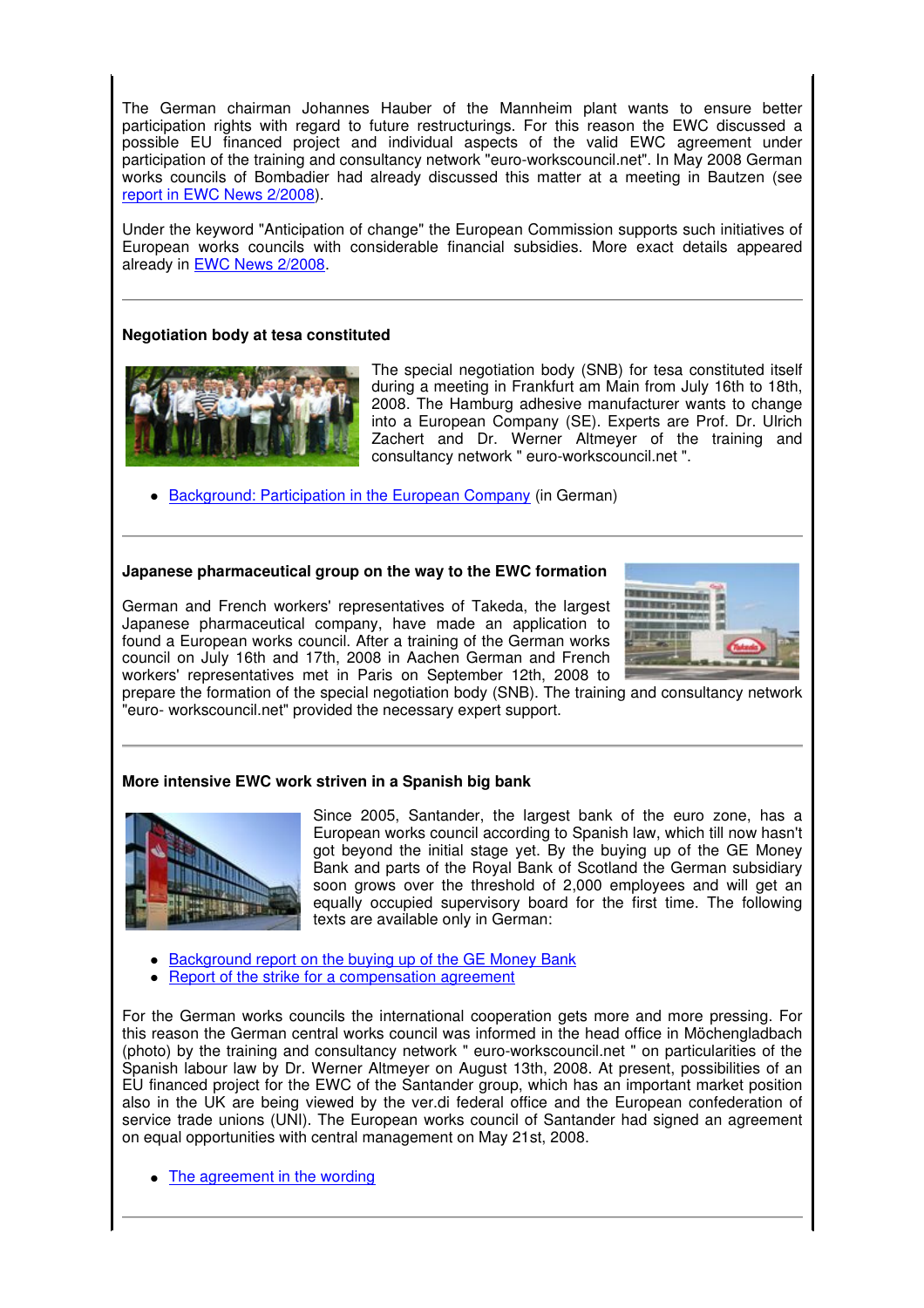# **A new EWC carries out constituting meeting**



The European works council of West Pharmaceutical Services

in Eschweiler (Germany) came on August 27th and 28th, 2008 together for its first meeting. The training and consultancy network " euro-workscouncil.net " held a seminar in this frame for the newly elected EWC members. The EWC agreement had been signed in March 2008 (see report in EWC News 2/2008), the process of the EWC foundation had started in 2006 (see report in EWC News 1/2006).

### **Training for Europe: Work, participation, intercultural competence**



Under this title the academy of the Ruhr university in Bochum (Germany) starts from January 2009 a series of further education for trade unionist and works council members which are occupied with EU relevant issues. Single modules deal with work relations and labour law, business management questions, intercultural competences or professional associations policy in the EU. In cooperation with the training and consultancy network " euroworkscouncil.net " an own module is offered on the European works council. The following texts are available only in German:

- The web page to the further education row
- Download of the leaflet to the further education series
- The module on the European works council

 **13. Details of seminars planned**

Registrations are possible for the following seminars and workshops co-made by us:

**Europe for full time trade union officers of IG Metall**

Institutions, political fields, European works councils 13. -- 15.10.2008 in Bad Orb  $\rightarrow$  Further information about this workshop

**Works council activity in Europe, the European works council (EWC)** EWC for professionals -- deepening and refresher course 03. -- 07.11.2008 in Berlin  $\rightarrow$  Further information about this seminar

**Requirements on an up-to-date company policy**

Conference of the study group work - business - policy of the Friedrich-Ebert-foundation 25.11.2008 in Berlin  $\rightarrow$  Further information about this conference

**Hamburg specialist conference for European works councils** The new EWC Directive -- what comes towards us there? 26.01.2009 in Hamburg  $\rightarrow$  Further information about this conference

**Training for Europe, the European works council** Concepts, distribution, practice experiences, development prospects 30. -- 31.10.2009 in Bochum  $\rightarrow$  Further information about this s  $\rightarrow$  Further information about this seminar

**Workshops of ver.di-federal office** (further information follows soon)

- **The revision of the EWC Directive** 17 -- 19-06-2009 in Berlin
- **Basis knowledge and practice of EWC work** 02 -- 04-09-2009 in Berlin

**In-house events**